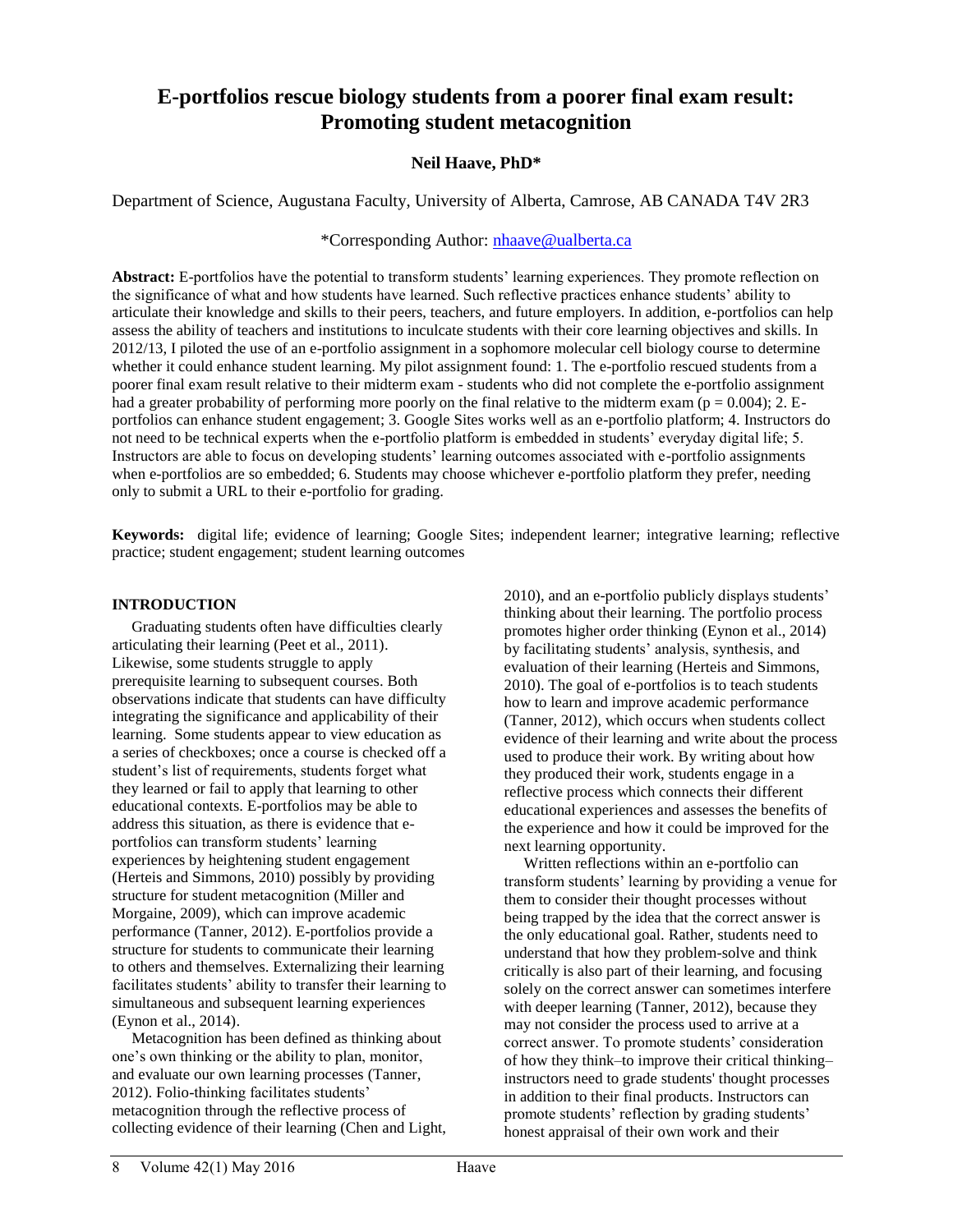articulation of the process used to improve their work. To become independent learners, students need to learn or understand how they think to improve their ability to think (Girash, 2014). Reflection enables students to articulate how they learn, allowing them to understand their ability to connect their learning to their existing mental model (Brown et al., 2014). Reflective thinking – metacognition – is active, directed learning (Rodgers, 2002), and eportfolios – folio-thinking – are one way to facilitate students' development of their thinking ability. Thinking about learning will facilitate students' assessment of their learning process, and an eportfolio can enable this by making visible to students their development as a learner (Eynon et al., 2014)

 E-portfolios are considered to be a process (workspace) and a product (showcase), while the approach taken when assigning an e-portfolio can be either structured (for institutional assessment) or expressive (students have a choice in what is inserted and use their own voice) (Barrett, 2011). The structured approach enables institutional assessment of its teaching and programs. In contrast, the expressive approach facilitates students' metacognition. E-portfolios can serve both purposes, but the approaches can interfere with each other (Barrett, 2007). Having students develop an eportfolio with a consideration of how it might be used after the completion of their degree, for example as a showcase for future employers (Kitchenham, 2008), can make students' learning relevant to them (Scott, 2012), as long as it does not interfere with their willingness to post and reflect on developing work (Tosh et al., 2005). This tension between showcase and learning may be solved by giving students control over who is able to view their e-portfolio. Implementation of e-portfolios needs to take this tension between structured showcase and expressed workspace into consideration by determining the primary objective of the assignment beforehand.

 The ability for students to make connections within their own education is known to produce deeper learning by producing a more robust knowledge structure (Ambrose et al., 2010). Eportfolios facilitate students' connections between their learning narrative and the artifacts in their digital archive, or between assignments and courses (Herteis and Simmons, 2010), enhancing students' metacognition of their learning (Brandes and Boskic, 2008). In addition, making connections within students' knowledge structure can integrate a sometimes fragmented education (Clark and Eynon, 2009), which can result from students switching programs, institutions, or by students treating courses as islands of learning with no relationship to each other.

Social pedagogy involves students articulating their learning to their peers and external community. As such, social pedagogy can address educational fragmentation by enhancing students' learning through engagement between the learner and the larger community (Eynon et al., 2014). Web 2.0 tools (e.g. Google Sites) enable this connectivity between students, teachers, and the world outside of academia (Tunks, 2012) by facilitating the conversation. From an educational standpoint, Web 2.0 tools enable students to extend the metacognitive conversation they are having with themselves to others through the ability to comment on students' eportfolios. The social pedagogy possible with eportfolios can make students' learning visible to both the learner and the community. Articulating to an external community enables the student to express their learning to themselves (Greenstein, 2013).

The advantage of electronic portfolios over traditional portfolios is two-fold: they increase the diversity of artifact possible in a portfolio, and they enable social pedagogy (Lombardi, 2008, Eynon et al., 2014). Increasing the diversity of artifact beyond writing to include photos, drawings, podcasts, and more, requires the application of visual rhetoric (communication through imagery) in e-portfolio construction (Clark and Eynon, 2009) which, similar to written reflections, can affect students' learning. But it is interesting that some students do not understand the advantage of producing an electronic portfolio vs a paper-based portfolio (van Wesel and Prop, 2008), suggesting that students' use of visual rhetoric needs further development.

Part of my interest in developing students' e-portfolio use is to produce deeper integrated learning that sticks. E-portfolios can transform students' learning experiences by integrating rather than compartmentalizing students' courses. Often, students do not link learning that occurs in one course with an educational experience from another course, or from their lived experience. When students complete a pre-requisite course, the aim of instructors is to build upon that prior learning in the subsequent course. Having students record and reflect on their learning in an e-portfolio produces a learning narrative that spans academic terms, and has the potential to enable students' development and integration of their previous learning, which is retained between academic terms and campuses (Clark and Eynon, 2009). Studies demonstrate that eportfolios develop students' ability to integrate knowledge (Peet et al., 2011). However, the connection between the e-portfolio and the course or program needs to be made explicit to students, making its role in their own learning clear (Wickersham and Chambers, 2006). Explaining to students the integrative role e-portfolios play in education will prepare them to be metacognitive about their own learning, enhancing their level of engagement (Rodgers, 2002) which should produce improved student learning outcomes (Coutinho,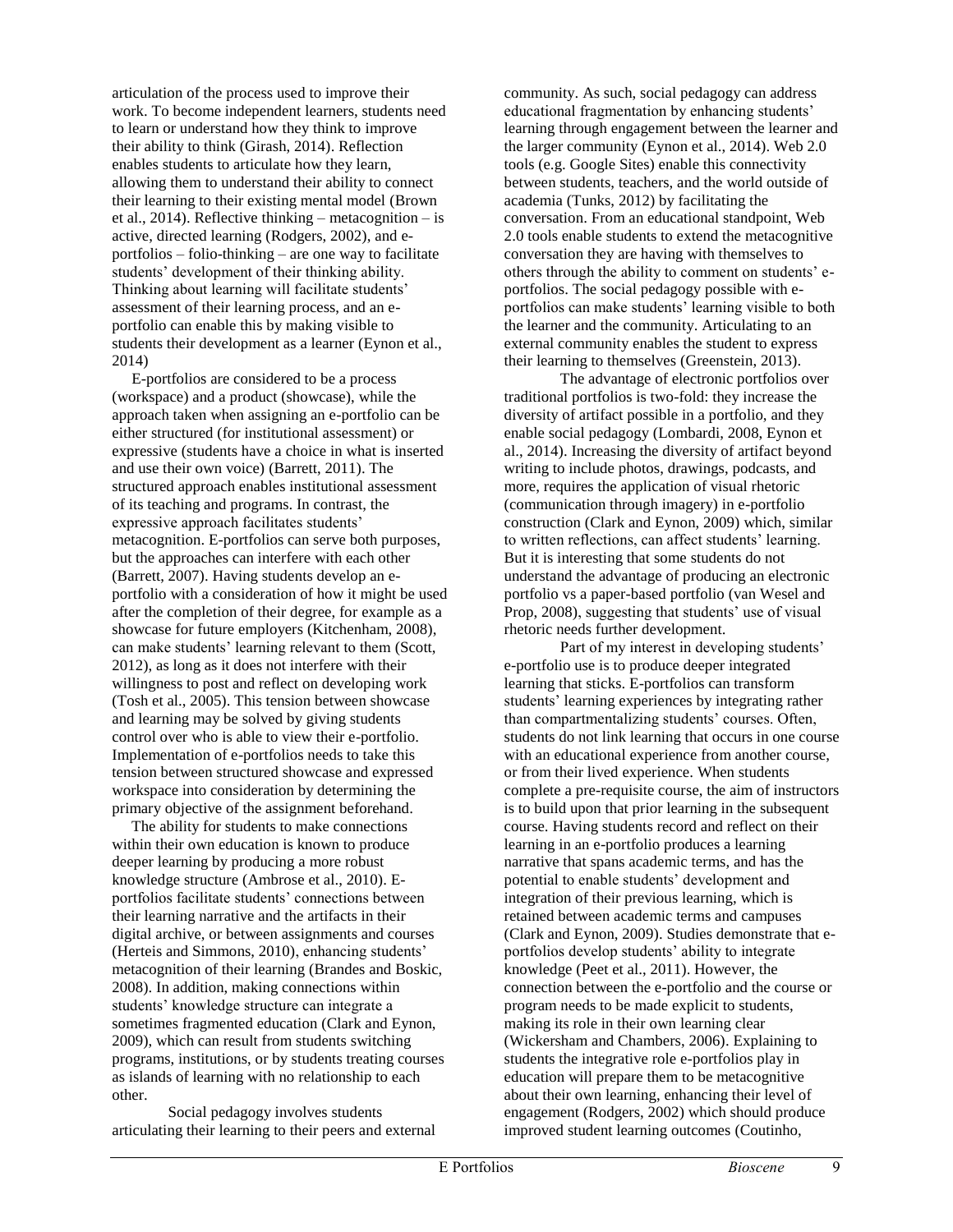2007, Girash, 2014). The present paper presents the results of piloting an e-portfolio assignment in my sophomore molecular cell biology course, which provides evidence that e-portfolios can improve student learning outcomes.

## **METHODS**

 Several issues needed to be considered before I implemented an e-portfolio assignment (Chen and Light, 2010, Chatham-Carpenter et al., 2010, Barrett, 2011, Bass, 2014). First, the focus needs to be on learning the course material; the e-portfolio platform must be sufficiently user-friendly to ensure students do not spend excess energy and time learning the technology. Second, the e-portfolio must be studentcentered, giving students the freedom to create a portfolio presence that is representative of themselves, and for which they have control over who is able to view it. Third, the price must be reasonable. Finally, the purpose of the e-portfolio must be clear and distinct (i.e., is it for institutional assessment or for student learning?).

 I chose to use Google Sites as the software platform for my e-portfolio assignment because it is freely available and because Gmail is our institutional email system. Thus, Google Sites and Google Drive are already embedded in the educational environment of our students. The ubiquity and familiar interface of Google Sites would facilitate a student-centered experience, which is known to enhance student engagement in the portfolio and thus, also in their own learning (Ring et al., 2008).

 The e-portfolio assignment I implemented involved students' reflection on submitted coursework and resulting instructor feedback. This counters the typical student response to instructor feedback, which is to ignore the comments (Wiltse, 2002). The degree to which feedback is ignored is dependent upon the amount of feedback provided, and whether this feedback informs a subsequent assignment or resubmission (Ackerman and Gross, 2010). Students were also tasked with reflecting on how their submitted coursework exemplified their ability to think, research, and communicate; the core academic skills at Augustana (available at [http://aug.ualberta.ca/core-curriculum\)](http://aug.ualberta.ca/core-curriculum%29).

 Student comments quoted in this study were collected from institutional student evaluations of instruction of my sophomore molecular cell biology course. These comments are completely anonymous, and their use was approved by the university's Research Ethics Board (project #53558). The evaluation includes ten standard institutional questions (available at [http://aug.ualberta.ca/USRI\)](http://aug.ualberta.ca/USRI). For this particular course, I included the request to "comment on the e-portfolio assignment as an educational experience" on the back of the evaluation form. There were 37 students who completed the

molecular cell biology course, of which 20 chose to complete the e-portfolio (the other 17 choose instead to produce a research review poster). There was a gender imbalance in the class (75% female), typical of the biology degree program at Augustana. This gender imbalance was reflected in the number of women (15) who chose to complete the e-portfolio assignment. Seventeen of the 20 students who completed the e-portfolio assignment provided comments on the back of the evaluation form. Due to the completely anonymous nature of the survey, it is unknown which comments are from males and females.

 The e-portfolio assignment consisted of six web pages using a template I created for students. Students were able to modify the template to reflect their own experiences, but the basic organization of the web pages within their e-portfolio remained similar for all students. The homepage contained biographical information that students could share (e.g. their major, their interests, what they hoped to do with their degree) plus an introduction to their eportfolio as evidence of their writing, speaking, thinking, information literacy, and biological skills (the other five web pages). The assignment required that only four of the five skills be addressed. On each of these skill web pages, students provided a hyperlink to their written assignment (in PDF or MS Word format) saved on Google Drive with an accompanying reflection in HTML in their Google Site, indicating why they had chosen the assignment as evidence of their learning. Each of these four assignments researched a different question pertinent to the discipline. This typically involved students commenting on a primary research article, but sometimes also included investigating the accuracy or implications of a newspaper article, radio or TV show, website, or podcast in the area of molecular cell biology. The e-portfolio assignment contributed 15% toward a student's final course grade. Twenty percent of the e-portfolio mark was allocated to the quality of students' reflections and the clarity of its presentation (i.e. visual rhetoric). Forty percent of the assignment mark was allocated to the depth and clarity of a student's chosen investigation. The diversity of artifacts was allocated 20% of the eportfolio mark, with the remaining 20% allocated for timeliness and mechanics of e-portfolio entries.

#### **RESULTS AND DISCUSSION**

 Students who did not complete an e-portfolio did significantly poorer on their final relative to their midterm exam (mean  $\pm$  SE: 61%  $\pm$  3.2 vs 70%  $\pm$  3.2, respectively, paired t-test,  $p = 0.004$ , N=17). In contrast, students who completed the e-portfolio assignment had no significant differences between their final and midterm exams (61%  $\pm$  3.2 vs 64  $\pm$ 3.5, respectively, N=20); there were also no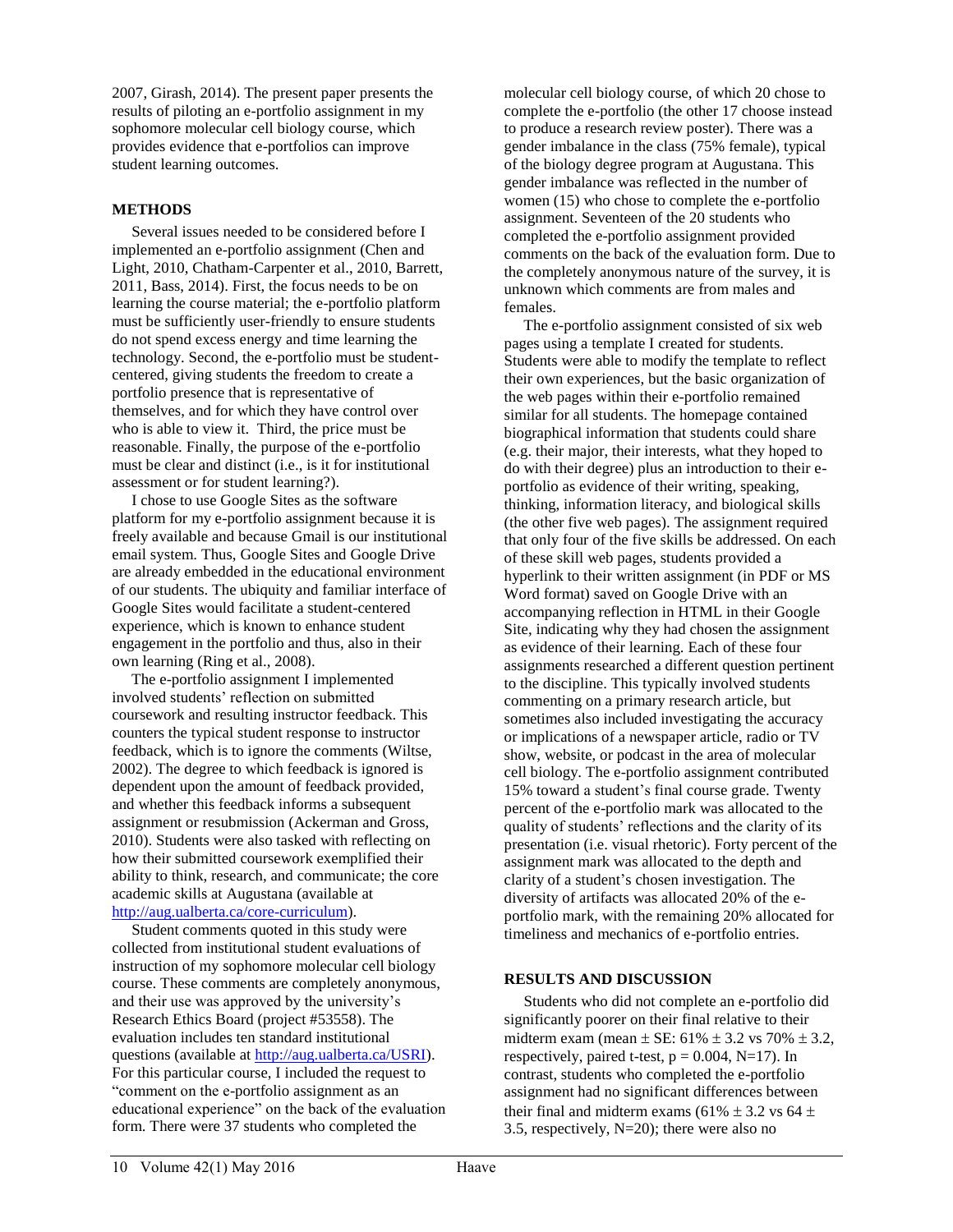significant differences between the e-portfolio and poster cohorts' marks or exams. It appears that the eportfolio assignment rescued students from a poorer result on the final exam (Figure 1). Students typically perform poorer on the final compared to the midterm exam in other courses I have taught over the last 25 years (Figure 2), perhaps due to the greater amount of material examined on comprehensive final exams. This result of rescuing students from a poorer final exam mark may be due to the increased reflection on why and how students are learning in the particular course.



**Fig. 1.** The impact of the e-portfolio assignment on student learning outcomes in a sophomore molecular cell biology course. Paired two-tailed t-test detected significant differences (\*  $p = 0.004$ ) between the midterm (MT) and final exams of students completing the poster assignment  $(N = 17)$ . There were no significant differences between the MT and final exam scores (% mark) of students completing the e-portfolio  $(N = 20)$  or between the e-portfolio and poster students' exams or final mark.

 Overall, the e-portfolio assignment was well received by students, as indicated by student comments on their end of term evaluations of the course:

- "The ePortfolios were a useful educational activity."
- "e-portfolios helped increase my knowledge of topics in this course."
- "Portfolios developed my writing skills and searching along with my citing skills."
- "ePortfolio helped me connect my learning to the real world and encouraged out of class research!"
- "This is what linked my learning to my environment."
- "The eportfolio was interesting, helped with deeper learning and understanding."



**Fig. 2.** Student performance (% mark) on midterm (MT) vs final exams in freshman  $(N = 633)$ , sophomore (cell biology pre-e-portfolio assignment,  $N = 161$ ), junior (histology,  $N = 94$ ) and senior (capstone,  $N = 138$ ) biology courses taught by the author since 1990. Paired two-tailed t-test detected significant differences (\*  $p < 0.05$ , \*\*  $p <$ 0.01) between the MT and final exams for each year.

 Many students thus seemed to understand its significance to them, with some students continuing to use it. In contrast, others felt it was an unnecessary addition to the course requirements (e.g. "…time consuming and pointless") and did not understand what the e-portfolio was accomplishing (e.g. "...not exactly sure what is required"). In addition, some of the students counterbalanced their positive comments with a negative comment, indicating that the eportfolio assignment was useful for integrating learning from other courses (e.g. "…make me analyze more of my other work") but not necessarily in the course in which the e-portfolio was assigned (e.g. "…didn't enhance my learning in this course").

 Student responses which indicated a lack of understanding of the point of e-portfolios (e.g. "…did not find them very educational") are interesting because both the role and utility of e-portfolios were explained to students a number of times throughout the pilot; some students received the instructor's framing of e-portfolios (e.g. "…connect my learning to the real world…") whereas others did not (e.g. "…did not see the point of making it web-based"). This lack of understanding may reflect the distinction between students who were successful in reaching a metacognitive level as opposed to those students who were unable or unwilling to think about their thinking and learning, and the role of making their learning public. Such a distinction has been previously noted: Metacognition must be explicitly part of any active learning pedagogy, otherwise, students may be engaged in the hands-on activity without engaging in their own learning (Tanner, 2012).

 My implementation of an e-portfolio assignment suggests, therefore, that to be successful, the context of any e-portfolio assignment must be designed to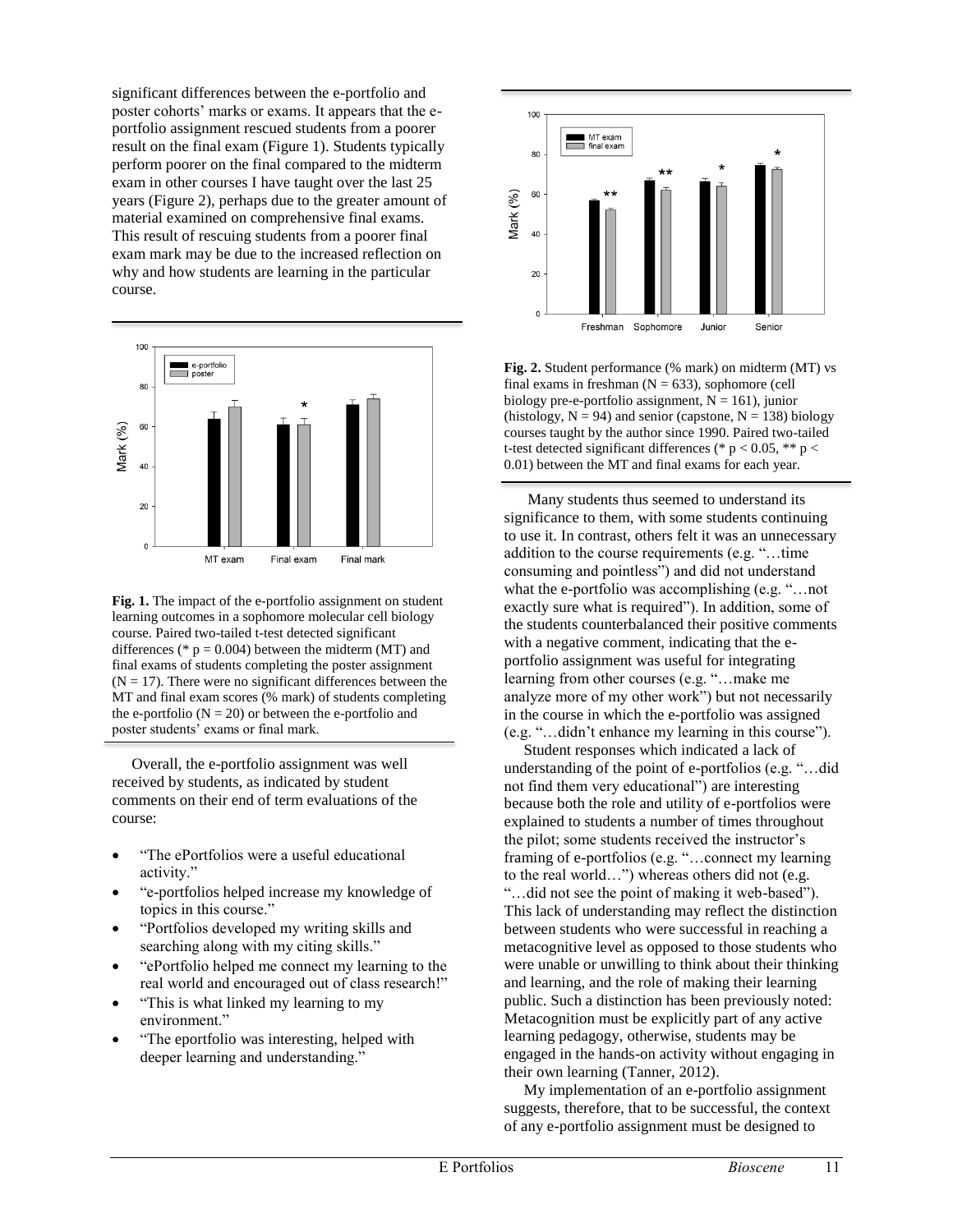align with students' goals and values (Ambrose et al., 2010). This close alignment requires a class discussion to ensure that students' and instructors' understanding of what and why they are teaching and learning are the same.

 Four examples illustrate how e-portfolios impacted students. When I first discussed the eportfolio assignment with the class, I was surprised when students indicated that they did not realize that implicit in their degree was the development of thinking, communication, and research skills. By finding examples of these skills in their coursework, and commenting on how these course products exemplified their proficiency, students became engaged in what, why, and how they were learning. Asking students to consider what, why, and how they learned increased students' awareness of their learning. Others have shown that using a metacognitive activity improved student learning outcomes (Mynlieff et al., 2014) and that metacognition positively correlates with student achievement (Coutinho, 2007).

 In another example, a student used the instructorfeedback that their research was superficial, not even having consulted their textbook index. Subsequently, the student chose to reflect on this as a learning opportunity, using it to develop the skill of checking assumptions with deeper research. Students often ignore the feedback provided by the instructor (Wiltse, 2002, Ackerman and Gross, 2010). The eportfolio assignment, in contrast, required that students directly address the feedback indicating what needed to be improved, and demonstrate the application of the feedback in a subsequent assignment.

 In a third example, it was gratifying when, without encouragement on the instructor's part, a student included an assignment from another course to demonstrate their research skills, illustrating how eportfolios can enable students' integration of their learning across courses within their degree program (Clark and Eynon, 2009). In contrast, we have observed that some students in courses that did not use e-portfolios were unable to apply their learning from a previous or contemporaneous course. Not all students completing an e-portfolio will make these connections, and some students who have not completed an e-portfolio do integrate their education. The point is not that e-portfolios will solve all students' difficulties in integrating their learning: It is that e-portfolios provide a valuable and explicit venue for students to make these connections within their education.

 Finally, another student was able to use their eportfolio after the course in an application for a research position using it to showcase their writing and research skills (Kitchenham, 2008). In this context, there was no tension between showcase and workspace (Tosh et al., 2005), because the student

initially designed their e-portfolio specifically to meet the objectives of the course assignment without having to consider whom else might view it, because the student was in control over who was able to access it. It was not until the following year that the student realized their e-portfolio could be used in their application, and thus granted permission to the researcher to view the e-portfolio in order to assess the student's research potential.

 I found that I could not assume that students are technologically proficient (Parker et al., 2012). Most students are familiar with Facebook, but not with website design. Google Sites alleviated this problem given the familiarity our students had with the Google interface, since Gmail is our institutional email system. I developed a small repository of website URLs soon after the implementation of the eportfolio assignment when I realized that some of my students needed assistance with the technical aspects of the e-portfolio platform. This repository alleviated the need for instructors to be technical experts. Students are easily able to find online solutions to their e-portfolio questions given the ubiquity and free availability of Google Sites.

 One of the advantages of using Google Sites is that students can choose or design their own website, enhancing their ability to express their own unique educational experience. This was certainly apparent in the different details that students included in their e-portfolio, and how they were arranged on their web pages, even when students used the standard template I provided. The ability for students to design their own website enhances the student-centered character of e-portfolio pedagogy, thereby increasing student engagement (Ring et al., 2008). However, as already stated, not all students are technologically adept, and thus may require support in the creation of their eportfolio. The website template I provided gave structure for students requiring such assistance; a prepared template is also necessary if instructors desire a particular format for e-portfolios. However, in this pilot study, students required little training or technical assistance with Google Sites, because this particular website platform was already integrated with students' institutional email, calendar, and digital archive. In addition, the available online resources for both designing and developing students' personalized e-portfolios are considerable. Thus, I did not have the same technical difficulty in implementing the e-portfolio platform as has been reported elsewhere (Kitchenham, 2008, Chatham-Carpenter et al., 2010).

 I found it interesting that, although the objective of the e-portfolios was reiterated a number of times throughout the term, some students still focused on the mark rather than the learning process (e.g. "… [the e-portfolio] is such a small part that it is insignificant compared to the rest of the class"). This may have resulted from how the assessment criteria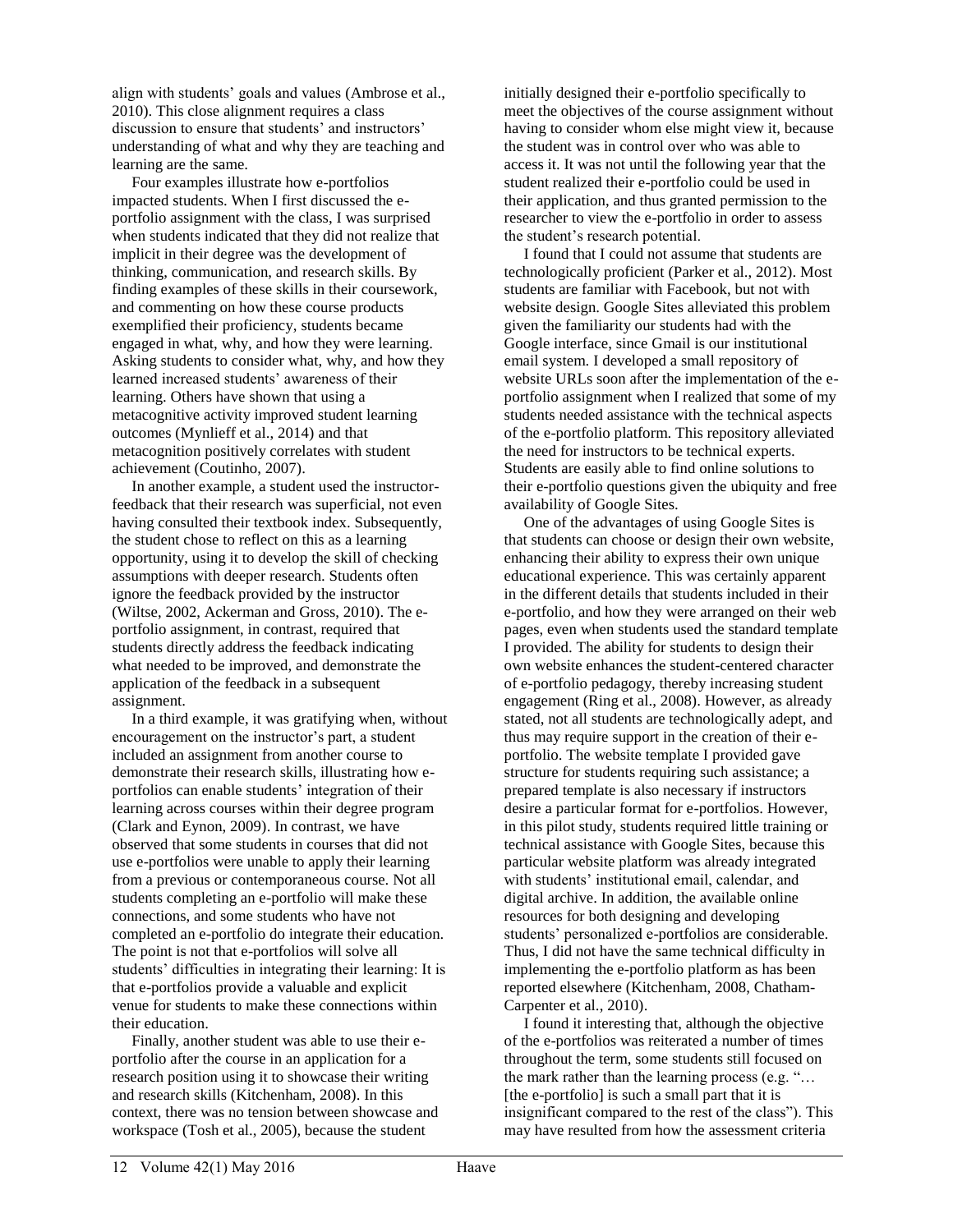were explained to students; it is imperative that instructors are clear about the criteria for the assignment, so that students understand the basis of their final mark and how it aligns with students' learning goals (Ambrose et al., 2010).

 In addition to being clear about the learning objectives and grading criteria for an e-portfolio assignment, providing students with leading questions to guide them with their critical selfreflection also helps orient students to the uses and processes associated with the production of an eportfolio. Students are typically unaccustomed to the reflective process required for metacognition of their learning. Leading questions can help scaffold students' construction of their e-portfolio and the resulting metacognitive activity that results in deeper learning (Brandes and Boskic, 2008); students need explicit prompting to enable their metacognitive process (Girash, 2014). I developed a series of questions (Haave, 2014) in consultation with colleagues about my e-portfolio assignment to engage students' metacognition about their learning, framed in terms of developing students' learning philosophies (Herteis and Simmons, 2010). Lists of metacognitive prompts for a variety of learning contexts have been published (Herteis and Simmons, 2010, Tanner, 2012, Rafeldt et al., 2014). These questions help students reflect on their course assignments, considering what, why, and how they were learning. My overall objective in the development of these metacognitive prompts for students is to deepen their engagement with the course material, producing an educational experience that will go beyond the confines of the particular assignment or course, integrating their learning between courses and across disciplines (Clark and Eynon, 2009).

 A number of issues that arise with e-portfolios have been raised elsewhere (Lorenzo and Ittelson, 2005, Abrami et al., 2008, Chatham-Carpenter et al., 2010, Parker et al., 2012) that are solved by the use of Google Sites. Because Google Sites is integrated with Google Drive, institutions do not need to worry about storage on their own servers. In addition, it is clear that students own the e-portfolio and control access to it, because the website is registered to students' own Gmail account. Although privacy issues have been raised with Google Apps (Rotenberg and Barnes, 2013), the emerging consensus seems to be that social media are inherently public (Hastings, 2010), and thus users should place on the web only material that they would be comfortable reading in a public news forum. The implementation of Google Apps at the University of Alberta places control of what student information resides with Google in students' hands.

 Cognitive overload for students learning how to use Google Sites is limited, because the graphical user interface does not require a knowledge of

HTML coding, and is familiar to those who use Google Apps: Students are able to focus their attention on their reflective learning rather than on learning the technology. Additionally, instructors can focus on pedagogy rather than technology by directing students to online resources. The abundance of templates and inherent design flexibility of Google Sites enables students to develop an e-portfolio that is their own and not externally imposed. Furthermore, the e-portfolio is portable  $-$  it is possible for students to transfer their material over to a Google account if they no longer wish to have it attached to their institutional account. Finally, Google Sites is freely available.

 The results of my e-portfolio implementation suggest that faculty be encouraged to consider using e-portfolios in their courses and degree programs as a teaching strategy that enables students' self-reflection on the skills and knowledge gained during their studies. However, I think it would be difficult to implement e-portfolios on an institutional basis because they are a pedagogy (Peet et al., 2011, Eynon et al., 2014); it does not seem right to insist that instructors teach a particular way, when teaching is best when it arises from an instructor's personal identity rather than being imposed by administration (Tanner, 2011). In addition, students should be encouraged to use whatever platform best suits them. Our role as academics is not to train software use, but rather to enable students' metacognition. Embedding e-portfolios in students' everyday online work environment limits the need for technological intervention on the part of instructors. In the end, instructors simply need to instruct their students in metacognitive practice and receive from students the URL to their e-portfolio.

 My pilot clearly provides evidence of the positive impact e-portfolios can have on student learning outcomes, in this case, by rescuing students from a poorer final exam result. This impact on student learning outcomes may be due, in part, to their ability to enable connections among students' learning and lived experiences, and its ability to engage faculty in high-impact educational practices (Eynon et al., 2014). Thus, e-portfolios have the potential to transform students' learning experiences by influencing how students engage in their education and by impacting the teaching strategies employed by faculty (Miller and Morgaine, 2009).

## **ACKNOWLEDGEMENTS**

NCH thanks the colleagues who engaged in helpful discussion of the e-portfolio assignment while the pilot was run during 2012/13: Timothy Parker, Paul Johnson, Karsten Mündel, and Kathleen Corcoran. NCH also thanks the students who braved this new assignment. This paper was presented in part at the  $34<sup>th</sup>$  meeting of the Society for Teaching and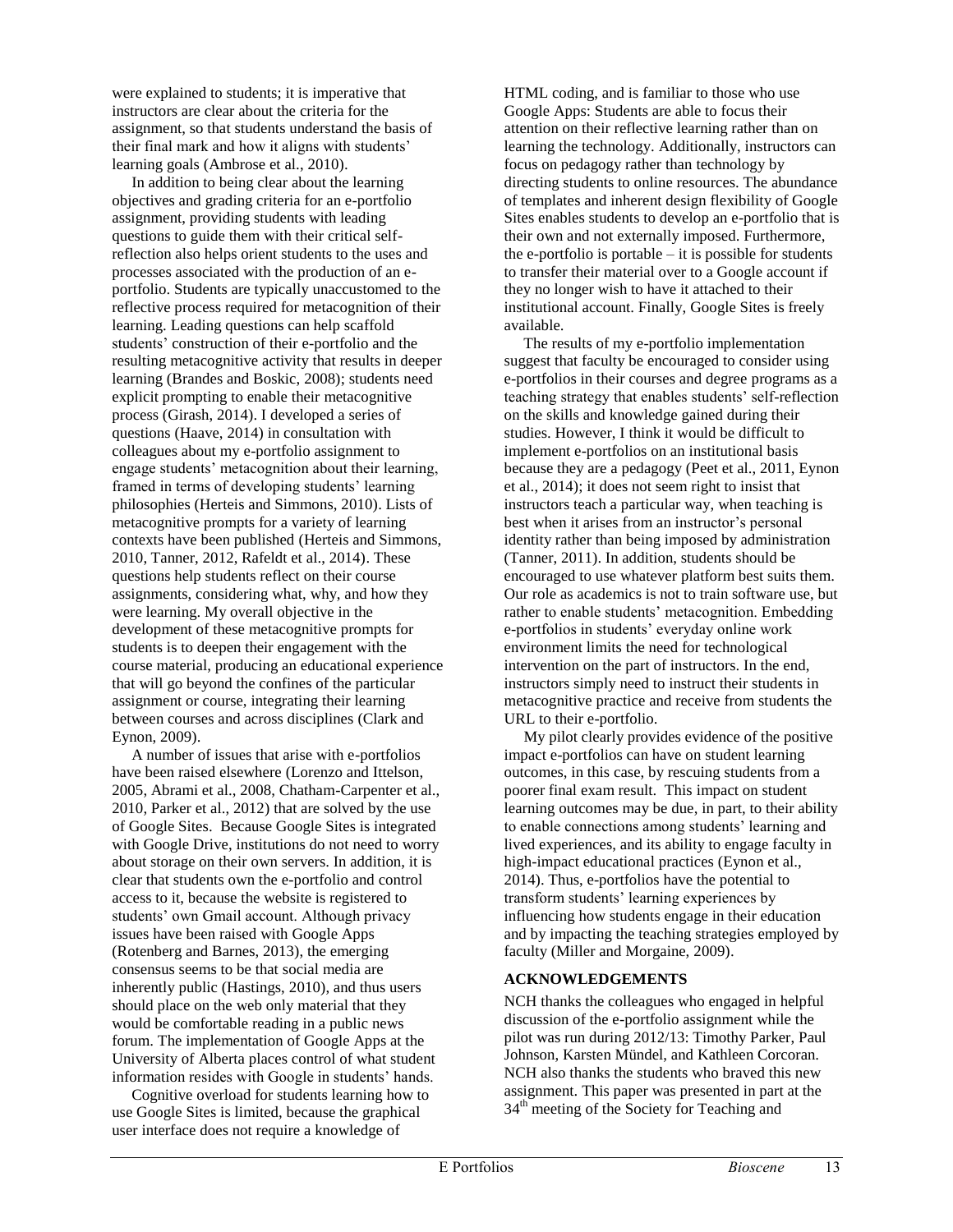Learning in Higher Education, Queen's University, Kingston, ON, 2014 June 18.

#### **REFERENCES**

ABRAMI, P.C., WADE, A., PILLAY, V., ASLAN, O., BURES, E.M., AND C. BENTLEY. 2008. Encouraging self-regulated learning through electronic portfolios. *Canadian Journal of Learning and Technology / La Revue Canadienne de l'Apprentissage et de la Technologie* 34(3). Accessed from

http://www.cjlt.ca/index.php/cjlt/article/view/507/238 on 16 February 2016.

ACKERMAN, D.S., AND B.L. GROSS. 2010. Instructor feedback: How much do students really want? *Journal of Marketing Education* 32(2): 172– 181.

AMBROSE, S.A., BRIDGES, M.W., DIPIETRO, M., LOVETT, M.C., AND M.K. NORMAN. 2010. What factors motivate students to learn? In *How Learning Works: Seven Research-Based Principles for Smart Teaching*. Jossey-Bass Publishers, San Francisco, CA. 301p.

BARRETT, H.C. 2007. Researching electronic portfolios and learner engagement: The REFLECT Initiative. *Journal of Adolescent & Adult Literacy* 50(6): 436–449.

BARRETT, H.C. 2011. Balancing the two faces of eportfolios. In Hirtz, S. & K. Kelly (eds.). *Education for a Digital World 2.0: Innovations in Education, Vol 2*. Open School BC, Victoria, BC. 382p.

BASS, R. 2014. The next whole thing in higher education. *Peer Review* 16(1). Accessed from http://www.aacu.org/peerreview/prwi14/RealityCheck.cfm on 16 February 2016.

BRANDES, G.M., AND N. BOSKIC. 2008. Eportfolios: From description to analysis. *The International Review of Research in Open and Distance Learning* 9(2). Accessed from http://www.irrodl.org/index.php/irrodl/article/view/5 02/1050 on 16 February 2016.

BROWN, P.C., ROEDIGER III, H.L., AND M.A. MCDANIEL. 2014. Get beyond learning styles. In *Make it Stick: The Science of Successful Learning*. The Belknap Press of Harvard University Press, Cambridge, Massachusetts. 313p.

CHATHAM-CARPENTER, A., SEAWEL, L., AND J. RASCHIG. 2010. Avoiding the pitfalls: Current practices and recommendations for eportfolios in higher education. *Journal of Educational Technology Systems* 38(4): 437–456.

CHEN, H.L., AND T.P. LIGHT. 2010. *Electronic Portfolios and Student Success: Effectiveness, Efficiency, and Learning*. American Association of College and Universities (AAC&U), Washington. 44 p.

CLARK, J.E., AND B. EYNON. 2009. E-portfolios at 2.0 - surveying the field. *Peer Review* 11(1): 18–23.

COUTINHO, S.A. 2007. The relationship between goals, metacognition, and academic success. *Educate~* 7(1): 39 – 47.

EYNON, B., GAMBINO, L.M., AND J. TÖRÖK. 2014. What difference can eportfolio make? A field report from the connect to learning project. *International Journal of ePortfolio* 4(1): 95–114.

GIRASH, J. 2014. Metacognition and instruction. In Benassi, V. A., Overson, C. E. & C. M. Hakala (eds.). *Applying Science of Learning in Education: Infusing Psychological Science into the Curriculum*. 289p. Society for the Teaching of Psychology. Accessed from:

<http://teachpsych.org/ebooks/asle2014/index.php> on 2 January 2016.

GREENSTEIN, G. 2013. Writing is thinking: using writing to teach science. *Astronomy Education Review* 12(1). Accessed from http://dx.doi.org/10.3847/AER2012037 on 17 February 2016.

HAAVE, N. 2014. Developing students' learning philosophies. *The Teaching Professor* 28(4): 1,4. Accessed from

http://www.facultyfocus.com/articles/teaching-andlearning/developing-students-learning-philosophies/ on 17 February 2016.

HASTINGS, R. 2010. A Year with Google Apps. *Computers in Libraries* 30(4): 12–16.

HERTEIS, E.M., AND N. SIMMONS. 2010. *STLHE Green Guide No 10: The Portfolio Process.* Society for Teaching and Learning in Higher Education, London, ON. 64p.

KITCHENHAM, A. 2008. E-portfolios in teacher education: The UNBC experience. *Collected Essays on Learning and Teaching* 1: 138–144.

LOMBARDI, J. 2008. To portfolio or not to portfolio: Helpful or hyped? *College Teaching* 56(1): 7–10.

LORENZO, G., AND J. ITTELSON. 2005. An overview of e-portfolios. *Educause*. ELI Paper 1. Accessed from

https://net.educause.edu/ir/library/pdf/ELI3001.pdf on 17 February 2016.

MILLER, R., AND W. MORGAINE. 2009. The benefits of e-portfolios for students and faculty in their own words. *Peer Review* 11(1): 8–12.